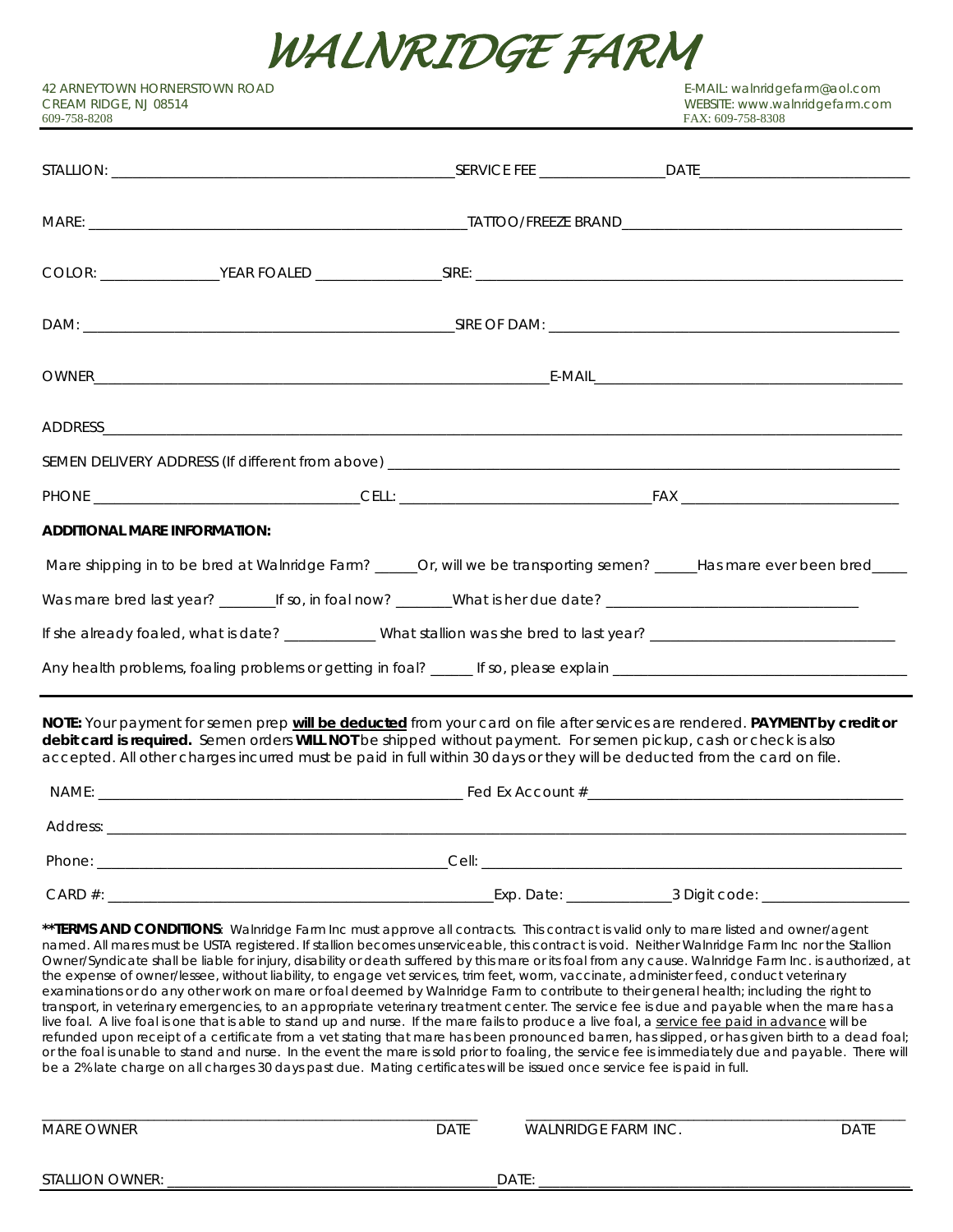# **Breeding Agreement 2022**

#### **CHARGES**

| Walnridge Farm Inc. will charge for insemination or packaging of semen as follows: |          |
|------------------------------------------------------------------------------------|----------|
| <b>INSEMINATION FEE/TRAILER BREED</b>                                              | \$50.00  |
| <b>COLLECTION AND PROCESSING FEE OF TRANSPORTED SEMEN</b>                          | \$125.00 |
| <b>DISPOSABLE EQUITAINER FEE</b>                                                   | \$25.00  |

**\*NOTE**: 1) None of these charges include shipping costs of the semen.

2) If the semen does not reach its destination after leaving Walnridge Farm Inc. the charges above still apply and will be charged. We are not reliable for any shipping issues, flight delays, etc.

3) If you do not have a disposable shipping container to trade with Walnridge Farm Inc. on the day of breeding, one will be supplied at owner(s) expense.

#### **2. WALNRIDGE FARM INC. LIABILITY**

Owner shall cause the insemination to be conducted by a qualified person. Walnridge Farm Inc. shall not be liable for and is released from claims arising by reason of the mare not having a live foal or becoming infected, diseased or injured as a result of such breeding.

**3. SERVICE CHARGES** Walnridge Farm Inc. will not breed any mare(s) for patrons with overdue accounts. All accounts will be settled upon receipt of duly rendered statements. A service charge of 2% per month will be charged on all accounts unpaid after 30 days**. Any account that goes unpaid past 30 days will automatically be charged to credit card on file.** Failure to timely pay on any amounts due to Walnridge Farm Inc. pursuant to the agreement, the undersigned shall in addition pay all attorney and/or collection fees incurred by Walnridge Farm Inc. in connection with the collection thereof to the fullest extent permitted by applicable law.

**4. OWNER/AGENT LIABILITY** If one owner signs this agreement, when there are multiple owners, the terms and conditions of this agreement will bind all owners. If this agreement is signed by an agent for the owner(s), then the agent and all owners will be bound by the terms and conditions of this agreement. If any horse is sold or transferred between owners while being bred to any stallion at Walnridge Farm Inc., the owner(s) must notify Walnridge Farm Inc. of the change in writing, within 10 days of the date of change of ownership. If there is any change in ownership or lease, and Walnridge Farm Inc. is not notified of the change of ownership or lease the original owner(s) will be held for all the charges of the mare(s) while they are being bred to any stallion at Walnridge Farm Inc.

## **I HAVE READ AND UNDERSTAND ALL OF THE ABOVE RULES AND REGULATIONS OF WALNRIDGE FARM INC.**:

| MINITION<br>/AGFNT<br><b>PRINT</b><br><b>NAME C</b><br>WWNF<br>$\mathbf{R}$ | $\sim$ $ -$<br>11 L<br>، ب |  |
|-----------------------------------------------------------------------------|----------------------------|--|
|                                                                             |                            |  |

SIGNATURE OF OWNER/AGENT: \_\_\_\_\_\_\_\_\_\_\_\_\_\_\_\_\_\_\_\_\_\_\_\_\_\_\_\_\_\_\_\_\_\_\_\_\_\_\_\_\_\_\_\_\_\_\_\_\_\_\_\_\_\_\_\_\_\_\_\_\_\_\_\_\_\_\_

BILLINGADDRESS: \_\_\_\_\_\_\_\_\_\_\_\_\_\_\_\_\_\_\_\_\_\_\_\_\_\_\_\_\_\_\_\_\_\_\_\_\_\_\_\_\_\_\_\_\_\_\_\_\_\_\_\_\_\_\_\_\_\_\_\_\_\_\_\_\_\_\_\_\_\_\_\_\_\_\_\_\_\_\_\_\_\_\_\_